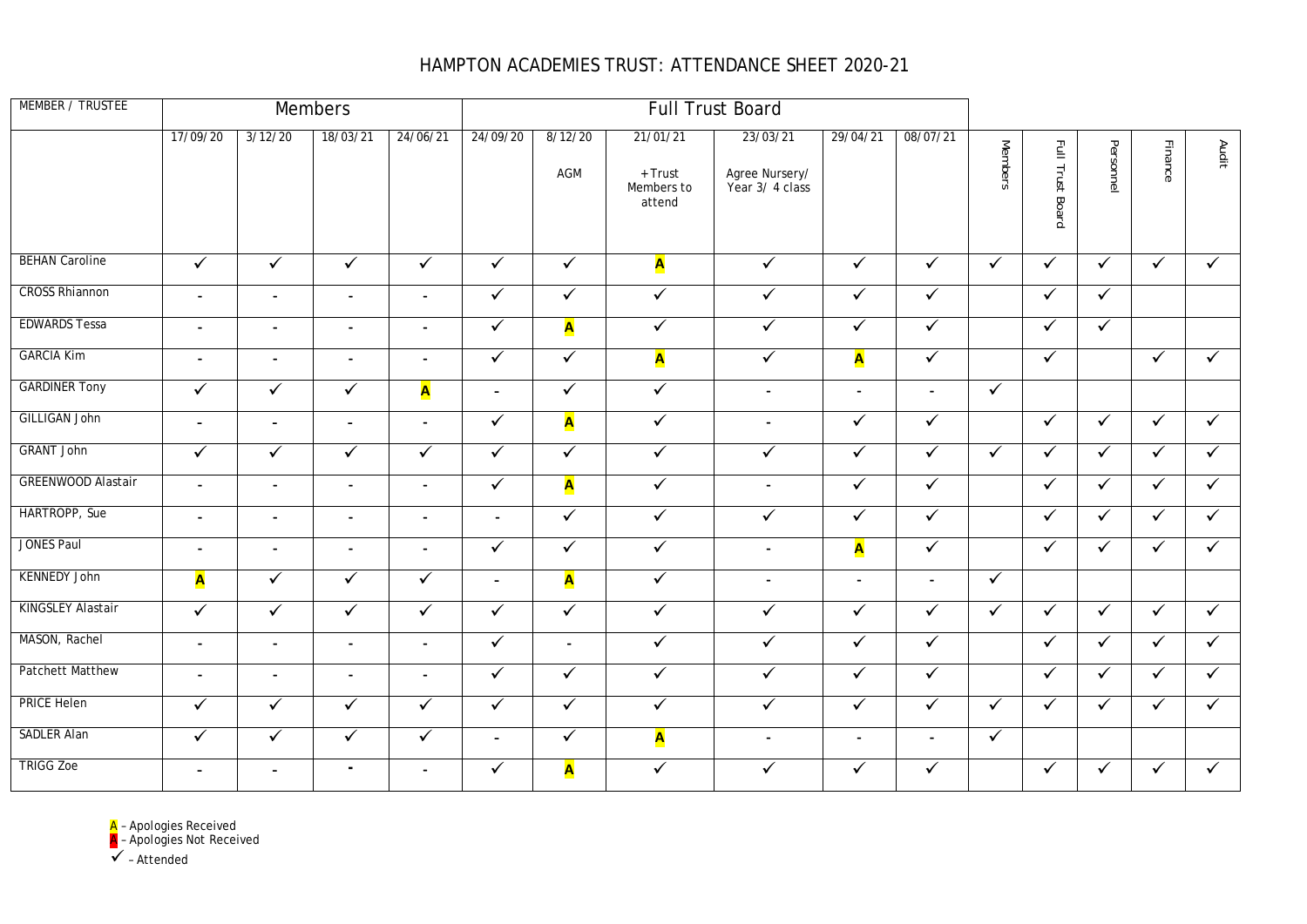## HAMPTON ACADEMIES TRUST: ATTENDANCE SHEET 2020-21

| <b>WATF</b> |  |
|-------------|--|
|-------------|--|

| MEMBER / TRUSTEE          |                |                | Personnel      |                | Finance / Audit          |                          |                          |                          |                                  |                          |                |                         |              |              |              |
|---------------------------|----------------|----------------|----------------|----------------|--------------------------|--------------------------|--------------------------|--------------------------|----------------------------------|--------------------------|----------------|-------------------------|--------------|--------------|--------------|
|                           | 15/10/20       | 19/11/20       | 09/03/20       | 27/05/21       | 10/10/20                 | 05/11/20                 | $10/11/20 -$<br>Audit    | 04/02/21                 | 04/05/21<br>Moved to<br>20/05/21 | 01/07/21                 | <b>Members</b> | <b>Full Trust Board</b> | Personnel    | Finance      | Audit        |
| <b>BEHAN Caroline</b>     | $\checkmark$   | $\checkmark$   | A              | $\checkmark$   | $\checkmark$             | $\checkmark$             | $\checkmark$             | $\checkmark$             | $\checkmark$                     | $\checkmark$             | $\checkmark$   | $\checkmark$            | $\checkmark$ | $\checkmark$ | $\checkmark$ |
| <b>CROSS Rhiannon</b>     | $\sqrt{}$      | $\checkmark$   | $\checkmark$   | $\checkmark$   | $\overline{\phantom{a}}$ | $\overline{\phantom{a}}$ | $\overline{\phantom{a}}$ | $\sim$                   | $\overline{\phantom{a}}$         | $\overline{\phantom{a}}$ |                | $\checkmark$            | $\checkmark$ |              |              |
| <b>EDWARDS Tessa</b>      | $\checkmark$   | $\checkmark$   | $\checkmark$   | $\checkmark$   | $\overline{\phantom{a}}$ | $\overline{\phantom{a}}$ | $\sim$                   | $\overline{\phantom{a}}$ | $\blacksquare$                   | $\blacksquare$           |                | $\checkmark$            | $\checkmark$ |              |              |
| <b>GARCIA Kim</b>         | $\blacksquare$ | $\blacksquare$ | $\sim$         | $\sim$         | A                        | $\checkmark$             | A                        | $\checkmark$             | $\checkmark$                     | $\checkmark$             |                | $\checkmark$            |              | $\checkmark$ | $\checkmark$ |
| <b>GARDINER Tony</b>      | $\blacksquare$ | $\blacksquare$ | $\blacksquare$ | $\blacksquare$ | $\overline{\phantom{a}}$ | $\overline{\phantom{a}}$ | $\overline{\phantom{a}}$ | $\overline{\phantom{a}}$ | $\overline{\phantom{a}}$         | $\blacksquare$           | $\checkmark$   |                         |              |              |              |
| <b>GILLIGAN John</b>      | $\checkmark$   | $\checkmark$   | $\checkmark$   | $\checkmark$   | $\checkmark$             | $\checkmark$             | $\checkmark$             | $\checkmark$             | $\sqrt{}$                        | $\blacktriangledown$     |                | $\checkmark$            | $\checkmark$ | $\checkmark$ | $\checkmark$ |
| <b>GRANT John</b>         | $\checkmark$   | $\checkmark$   | $\checkmark$   | $\checkmark$   | $\checkmark$             | $\checkmark$             | $\checkmark$             | $\checkmark$             | $\checkmark$                     | $\checkmark$             | $\checkmark$   | $\checkmark$            | $\checkmark$ | $\checkmark$ | $\checkmark$ |
| <b>GREENWOOD Alastair</b> | $\checkmark$   | $\checkmark$   | $\checkmark$   | $\checkmark$   | $\checkmark$             | $\checkmark$             | $\checkmark$             | $\checkmark$             | $\checkmark$                     | $\checkmark$             |                | $\checkmark$            | $\checkmark$ | $\checkmark$ | $\checkmark$ |
| HARTROPP, Sue             | $\blacksquare$ | $\blacksquare$ | $\checkmark$   | $\checkmark$   | $\blacksquare$           | $\overline{\phantom{a}}$ | $\sim$                   | $\checkmark$             | <b>A</b>                         | A                        |                | $\checkmark$            | $\checkmark$ | $\checkmark$ | $\checkmark$ |
| <b>JONES Paul</b>         | $\sqrt{}$      | $\checkmark$   | $\checkmark$   | $\checkmark$   | $\checkmark$             | $\checkmark$             | $\checkmark$             | $\checkmark$             | $\checkmark$                     | A                        |                | $\checkmark$            | $\checkmark$ | $\checkmark$ | $\checkmark$ |
| <b>KENNEDY John</b>       | $\blacksquare$ | $\blacksquare$ | $\blacksquare$ | $\blacksquare$ | $\overline{\phantom{a}}$ | $\sim$                   | $\overline{\phantom{a}}$ | $\overline{\phantom{a}}$ | $\overline{\phantom{a}}$         | $\overline{\phantom{a}}$ | $\checkmark$   |                         |              |              |              |
| KINGSLEY Alastair         | $\checkmark$   | $\checkmark$   | A              | $\checkmark$   | $\checkmark$             | $\checkmark$             | $\checkmark$             | $\checkmark$             | $\checkmark$                     | $\checkmark$             | $\checkmark$   | $\checkmark$            | $\checkmark$ | $\checkmark$ | $\checkmark$ |
| MASON, Rachel             | $\blacksquare$ | $\blacksquare$ | $\checkmark$   | $\checkmark$   | $\overline{\phantom{a}}$ | $\overline{\phantom{a}}$ | $\overline{\phantom{a}}$ | $\checkmark$             | $\checkmark$                     | $\checkmark$             |                | $\checkmark$            | $\checkmark$ | $\checkmark$ | $\checkmark$ |
| <b>Patchett Matthew</b>   | $\checkmark$   | $\checkmark$   | $\checkmark$   | $\checkmark$   | $\checkmark$             | $\checkmark$             | $\checkmark$             | $\checkmark$             | $\checkmark$                     | $\checkmark$             |                | $\checkmark$            | $\checkmark$ | $\checkmark$ | $\checkmark$ |
| <b>PRICE Helen</b>        | $\checkmark$   | $\checkmark$   | $\checkmark$   | $\checkmark$   | ✓                        | $\checkmark$             | $\checkmark$             | ✓                        | $\checkmark$                     | $\checkmark$             | $\checkmark$   | $\checkmark$            | $\checkmark$ | $\checkmark$ | $\checkmark$ |